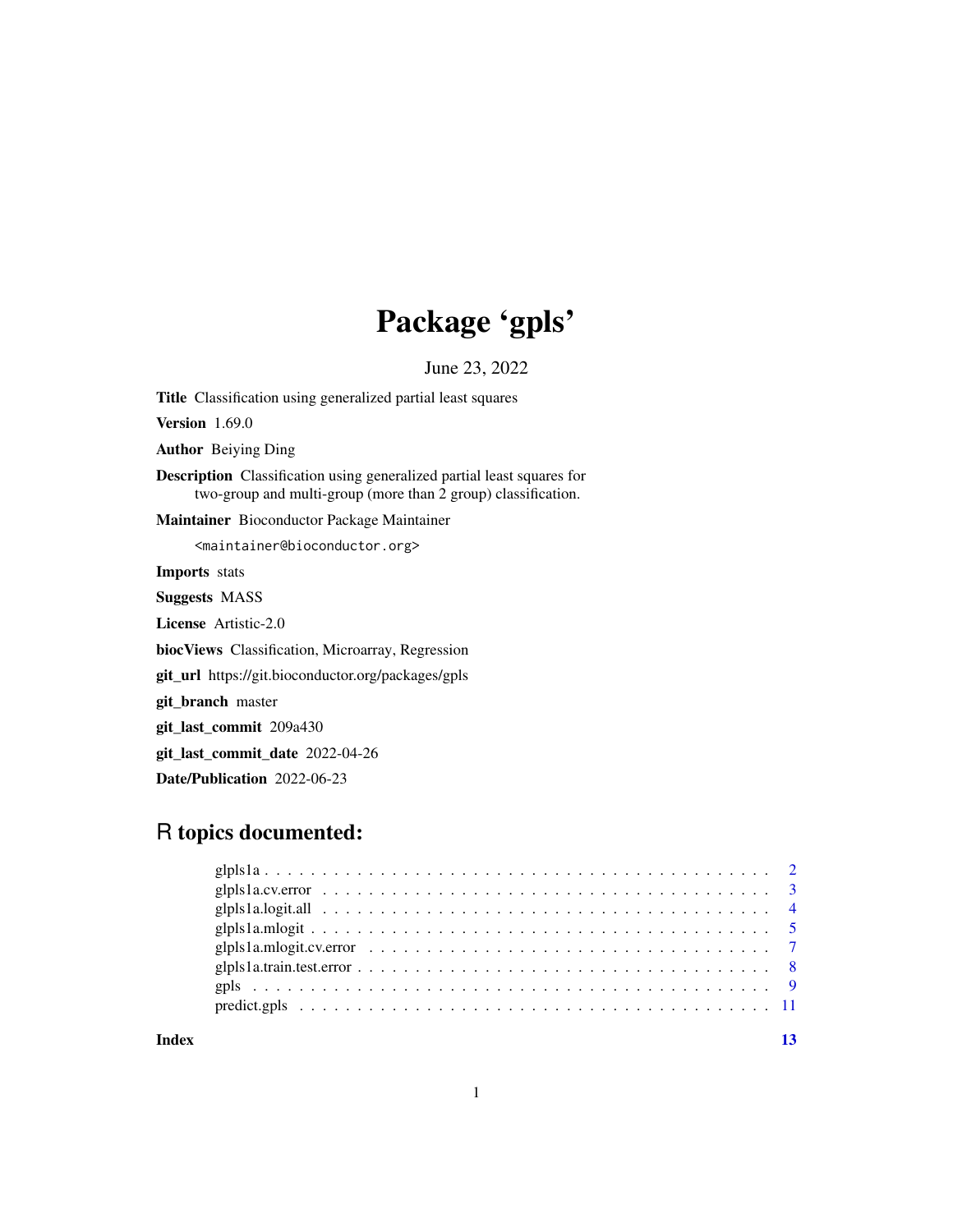#### <span id="page-1-1"></span><span id="page-1-0"></span>Description

Fit Iteratively ReWeighted Least Squares (IRWPLS) with an option of Firth's bias reduction procedure (IRWPLSF) for two-group classification

#### Usage

```
g1p1s1a(X, y, K.prov = NULL, eps = 0.001, lmax = 100, b.ini = NULL,denom.eps = 1e-20, family = "binomial", link = NULL, br = TRUE)
```
#### Arguments

| X         | n by p design matrix (with no intercept term)                            |
|-----------|--------------------------------------------------------------------------|
| y         | response vector 0 or 1                                                   |
| K.prov    | number of PLS components, default is the rank of X                       |
| eps       | tolerance for convergence                                                |
| lmax      | maximum number of iteration allowed                                      |
| b.ini     | initial value of regression coefficients                                 |
| denom.eps | small quanitity to guarantee nonzero denominator in deciding convergence |
| family    | glm family, binomial is the only relevant one here                       |
| link      | link function, logit is the only one practically implemented now         |
| br        | TRUE if Firth's bias reduction procedure is used                         |

#### Value

| coefficients | regression coefficients                           |
|--------------|---------------------------------------------------|
| convergence  | whether convergence is achieved                   |
| niter        | total number of iterations                        |
|              | bias. reduction whether Firth's procedure is used |
|              | loading matrix the matrix of loadings             |

#### Author(s)

Beiying Ding, Robert Gentleman

#### References

- Ding, B.Y. and Gentleman, R. (2003) *Classification using generalized partial least squares*.
- Marx, B.D (1996) Iteratively reweighted partial least squares estimation for generalized linear regression. *Technometrics* 38(4): 374-381.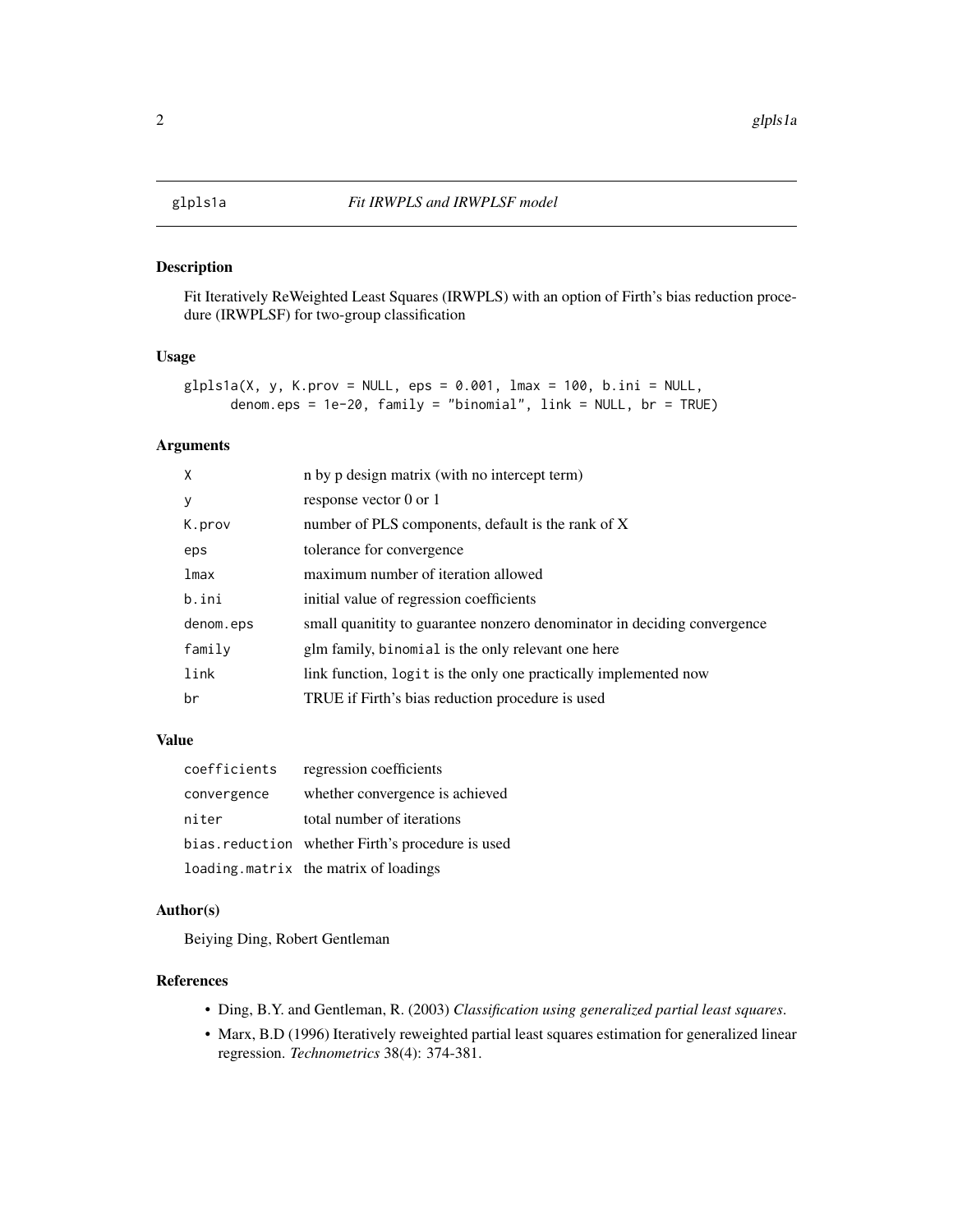#### <span id="page-2-0"></span>glpls1a.cv.error 3

#### See Also

[glpls1a.mlogit](#page-4-1), [glpls1a.logit.all](#page-3-1), [glpls1a.train.test.error](#page-7-1), [glpls1a.cv.error](#page-2-1), [glpls1a.mlogit.cv.error](#page-6-1)

#### Examples

```
x <- matrix(rnorm(20),ncol=2)
y \leftarrow sample(0:1,10,TRUE)
## no bias reduction
glpls1a(x,y,br=FALSE)
## no bias reduction and 1 PLS component
glpls1a(x,y,K.prov=1,br=FALSE)
## bias reduction
glpls1a(x,y,br=TRUE)
```
<span id="page-2-1"></span>

| glpls1a.cv.error |       | Leave-one-out cross-validation error using IRWPLS and IRWPLSF |  |  |  |
|------------------|-------|---------------------------------------------------------------|--|--|--|
|                  | model |                                                               |  |  |  |

#### Description

Leave-one-out cross-validation training set classification error for fitting IRWPLS or IRWPLSF model for two group classification

#### Usage

glpls1a.cv.error(train.X,train.y, K.prov=NULL,eps=1e-3,lmax=100,family="binomial",link="logit",br=T)

#### Arguments

| train.X | n by p design matrix (with no intercept term) for training set   |
|---------|------------------------------------------------------------------|
| train.y | response vector $(0 \text{ or } 1)$ for training set             |
| K.prov  | number of PLS components, default is the rank of train.X         |
| eps     | tolerance for convergence                                        |
| lmax    | maximum number of iteration allowed                              |
| family  | glm family, binomial is the only relevant one here               |
| link    | link function, logit is the only one practically implemented now |
| br      | TRUE if Firth's bias reduction procedure is used                 |

#### Value

| error     | LOOCV training error                        |
|-----------|---------------------------------------------|
| error.obs | the misclassified error observation indices |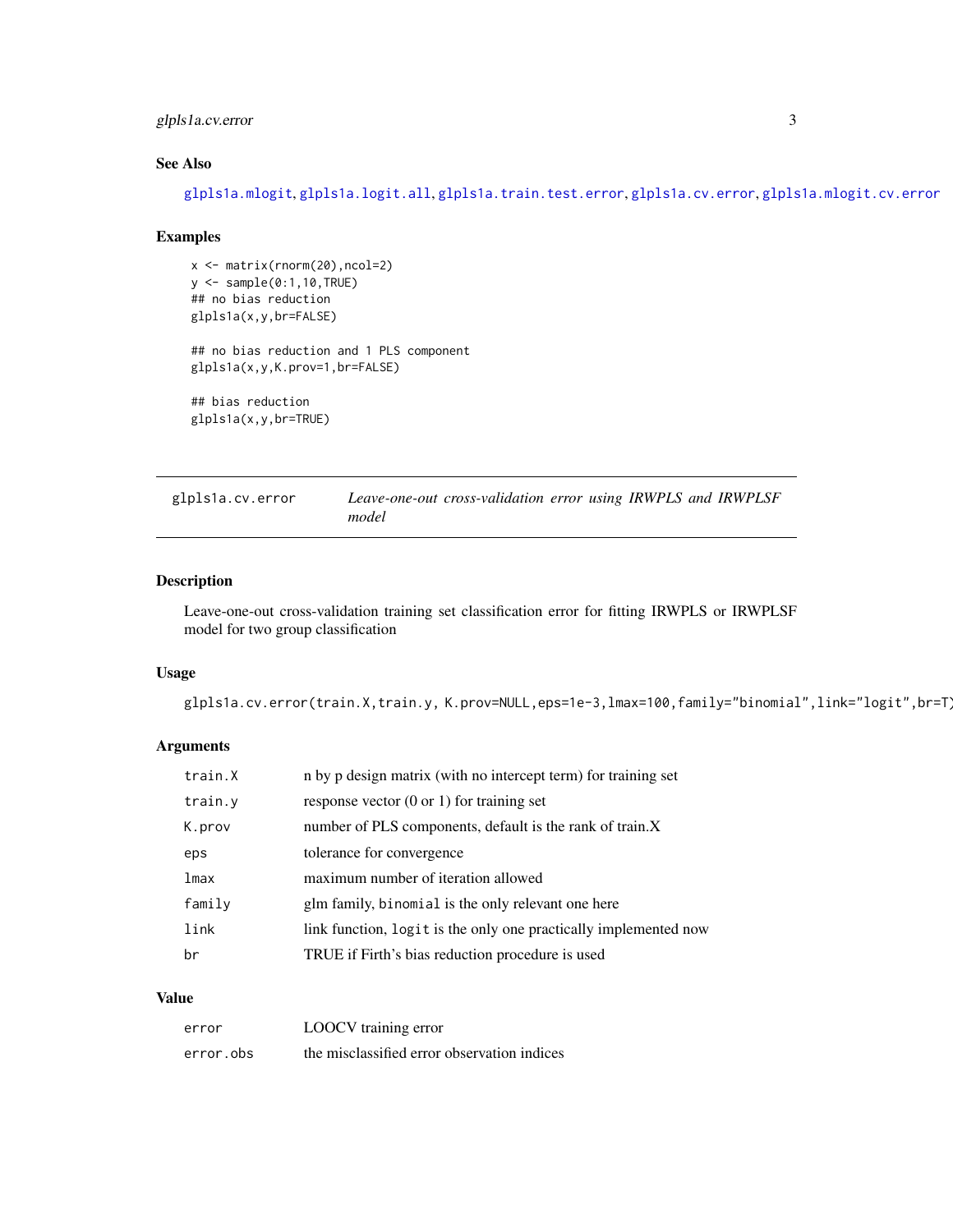#### <span id="page-3-0"></span>Author(s)

Beiying Ding, Robert Gentleman

#### References

- Ding, B.Y. and Gentleman, R. (2003) *Classification using generalized partial least squares*.
- Marx, B.D (1996) Iteratively reweighted partial least squares estimation for generalized linear regression. *Technometrics* 38(4): 374-381.

#### See Also

```
glpls1a.train.test.error, glpls1a.mlogit.cv.error, glpls1a, glpls1a.mlogit,glpls1a.logit.all
```
#### Examples

```
x <- matrix(rnorm(20),ncol=2)
y <- sample(0:1,10,TRUE)
## no bias reduction
glpls1a.cv.error(x,y,br=FALSE)
## bias reduction and 1 PLS component
glpls1a.cv.error(x,y,K.prov=1, br=TRUE)
```
<span id="page-3-1"></span>glpls1a.logit.all *Fit MIRWPLS and MIRWPLSF model separately for logits*

#### Description

Apply Iteratively ReWeighted Least Squares (MIRWPLS) with an option of Firth's bias reduction procedure (MIRWPLSF) for multi-group (say C+1 classes) classification by fitting logit models for all C classes vs baseline class separately.

#### Usage

```
glpls1a.logit.all(X, y, K.prov = NULL, eps = 0.001, lmax = 100, b.ini = NULL, denom.eps = 1e-20, family =
```
#### Arguments

| $\times$  | n by p design matrix (with no intercept term)                                                              |
|-----------|------------------------------------------------------------------------------------------------------------|
| y         | response vector with class lables 1 to $C+1$ for $C+1$ group classification, baseline<br>class should be 1 |
| K.prov    | number of PLS components                                                                                   |
| eps       | tolerance for convergence                                                                                  |
| lmax      | maximum number of iteration allowed                                                                        |
| b.ini     | initial value of regression coefficients                                                                   |
| denom.eps | small quanitity to guarantee nonzero denominator in deciding convergence                                   |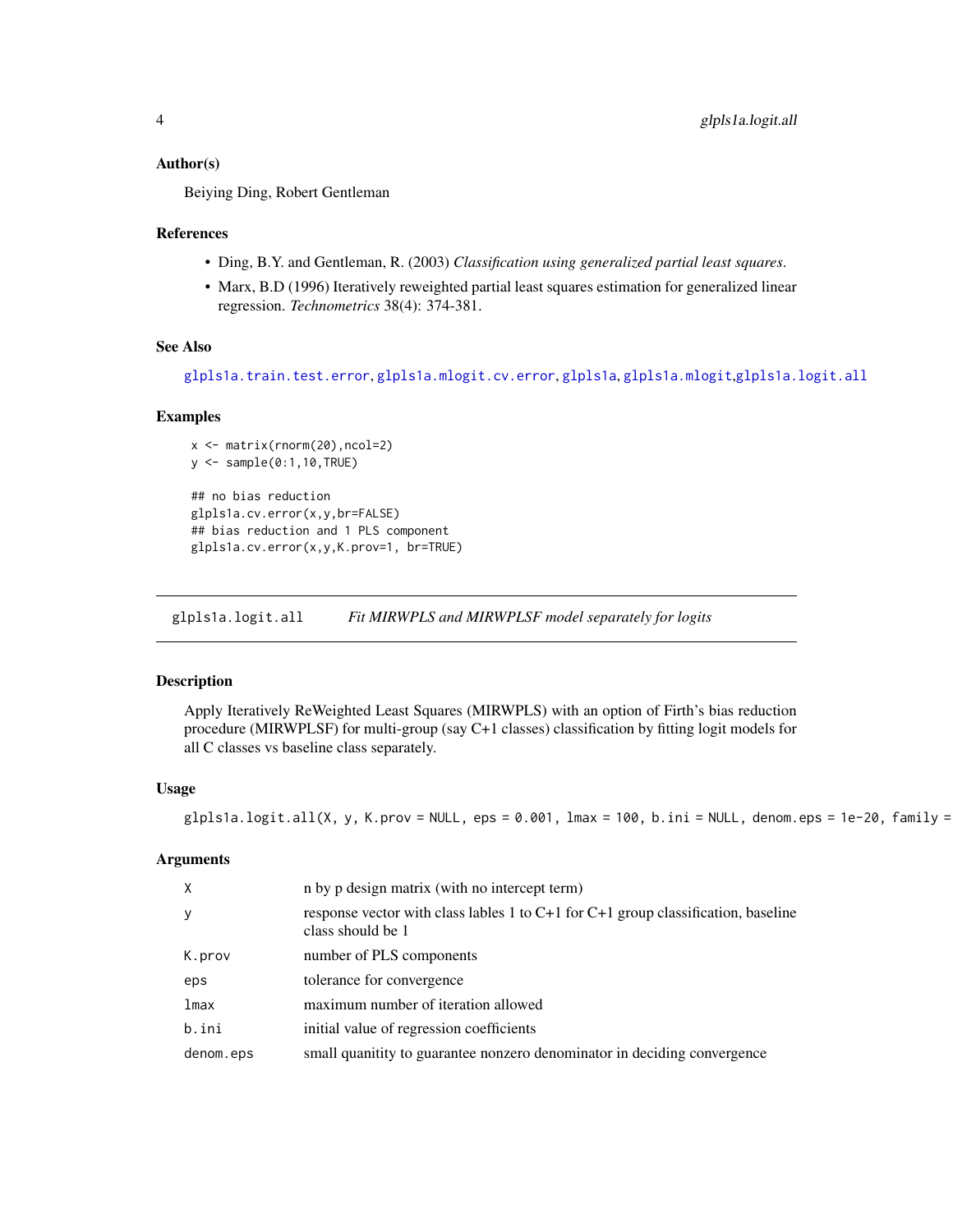#### <span id="page-4-0"></span>glpls1a.mlogit 5

| family | glm family, binomial (i.e. multinomial here) is the only relevant one here |
|--------|----------------------------------------------------------------------------|
| link   | link function, logit is the only one practically implemented now           |
| br     | TRUE if Firth's bias reduction procedure is used                           |

#### Value

coefficients regression coefficient matrix

#### Author(s)

Beiying Ding, Robert Gentleman

#### References

- Ding, B.Y. and Gentleman, R. (2003) *Classification using generalized partial least squares*.
- Marx, B.D (1996) Iteratively reweighted partial least squares estimation for generalized linear regression. *Technometrics* 38(4): 374-381.

#### See Also

[glpls1a.mlogit](#page-4-1),[glpls1a](#page-1-1),[glpls1a.mlogit.cv.error](#page-6-1), [glpls1a.train.test.error](#page-7-1), [glpls1a.cv.error](#page-2-1)

#### Examples

```
x <- matrix(rnorm(20),ncol=2)
y <- sample(1:3,10,TRUE)
## no bias reduction
glpls1a.logit.all(x,y,br=FALSE)
## bias reduction
glpls1a.logit.all(x,y,br=TRUE)
```
<span id="page-4-1"></span>glpls1a.mlogit *Fit MIRWPLS and MIRWPLSF model*

#### Description

Fit multi-logit Iteratively ReWeighted Least Squares (MIRWPLS) with an option of Firth's bias reduction procedure (MIRWPLSF) for multi-group classification

#### Usage

```
glpls1a.mlogit(x, y, K.prov = NULL, eps = 0.001, lmax = 100, b.ini = NULL, denom.eps = 1e-20, family = "b:
```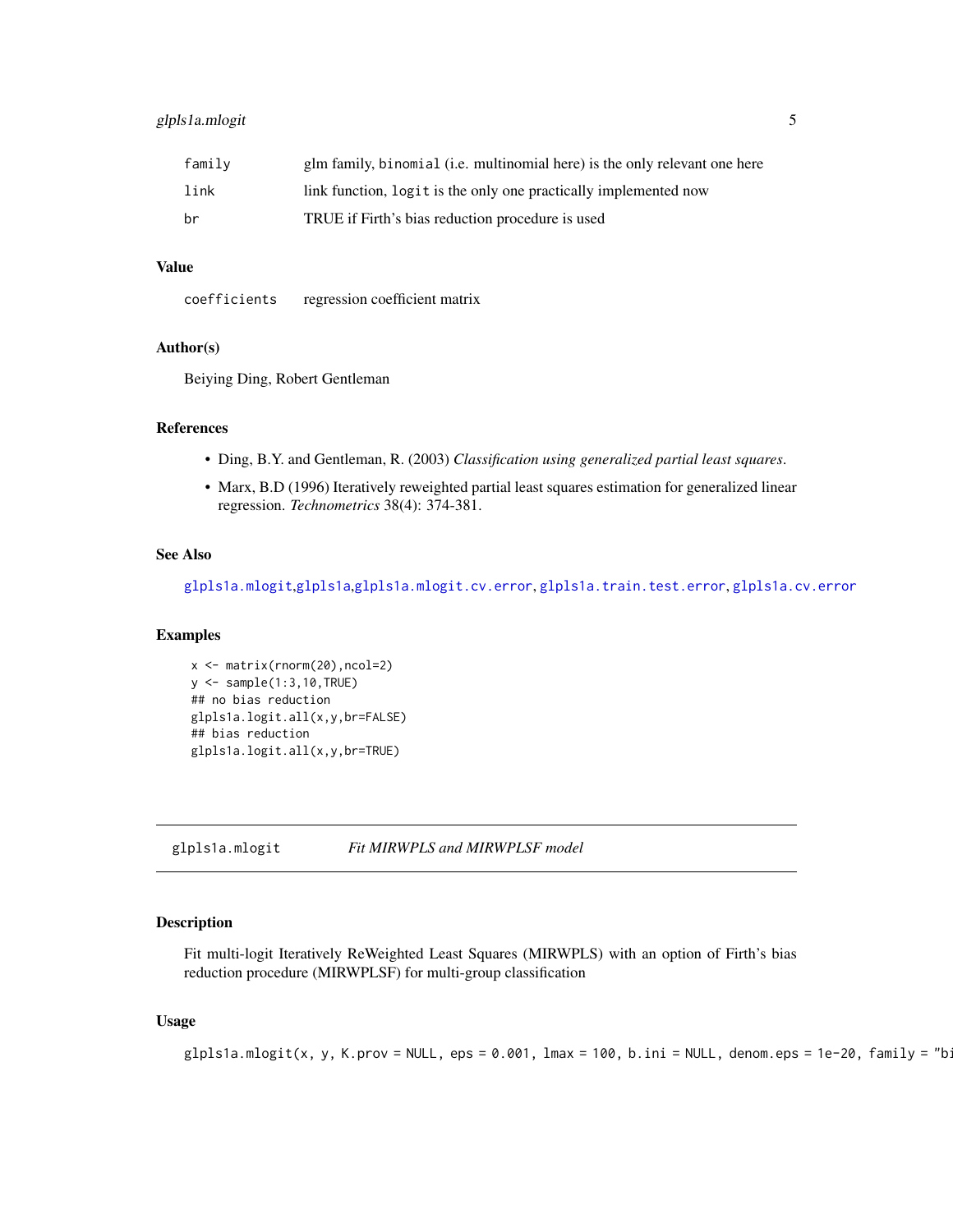#### <span id="page-5-0"></span>Arguments

| $\mathsf{x}$ | n by p design matrix (with intercept term)                                                                 |
|--------------|------------------------------------------------------------------------------------------------------------|
| y            | response vector with class lables 1 to $C+1$ for $C+1$ group classification, baseline<br>class should be 1 |
| K.prov       | number of PLS components                                                                                   |
| eps          | tolerance for convergence                                                                                  |
| lmax         | maximum number of iteration allowed                                                                        |
| b.ini        | initial value of regression coefficients                                                                   |
| denom.eps    | small quanitity to guarantee nonzero denominator in deciding convergence                                   |
| family       | glm family, binomial (i.e. multinomial here) is the only relevant one here                                 |
| link         | link function, logit is the only one practically implemented now                                           |
| br           | TRUE if Firth's bias reduction procedure is used                                                           |

#### Value

| coefficients | regression coefficient matrix                    |
|--------------|--------------------------------------------------|
| convergence  | whether convergence is achieved                  |
| niter        | total number of iterations                       |
|              | bias.reduction whether Firth's procedure is used |

#### Author(s)

Beiying Ding, Robert Gentleman

#### References

- Ding, B.Y. and Gentleman, R. (2003) *Classification using generalized partial least squares*.
- Marx, B.D (1996) Iteratively reweighted partial least squares estimation for generalized linear regression. *Technometrics* 38(4): 374-381.

#### See Also

[glpls1a](#page-1-1),[glpls1a.mlogit.cv.error](#page-6-1), [glpls1a.train.test.error](#page-7-1), [glpls1a.cv.error](#page-2-1)

#### Examples

```
x <- matrix(rnorm(20),ncol=2)
y <- sample(1:3,10,TRUE)
## no bias reduction and 1 PLS component
glpls1a.mlogit(cbind(rep(1,10),x),y,K.prov=1,br=FALSE)
## bias reduction
glpls1a.mlogit(cbind(rep(1,10),x),y,br=TRUE)
```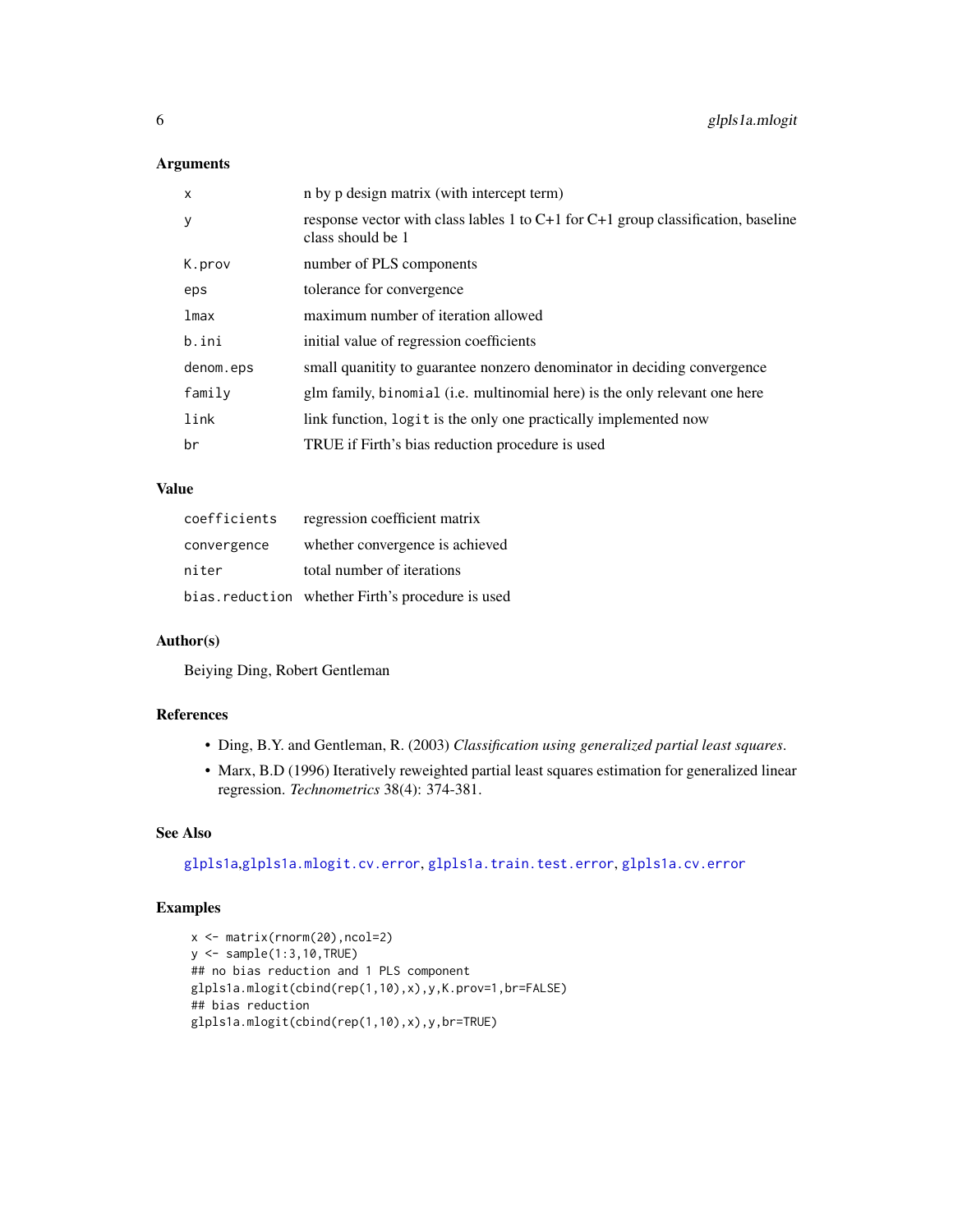<span id="page-6-1"></span><span id="page-6-0"></span>glpls1a.mlogit.cv.error

*Leave-one-out cross-validation error using MIRWPLS and MIRW-PLSF model*

#### Description

Leave-one-out cross-validation training set error for fitting MIRWPLS or MIRWPLSF model for multi-group classification

#### Usage

```
glpls1a.mlogit.cv.error(train.X, train.y, K.prov = NULL, eps = 0.001, lmax = 100, mlogit = T, br = T)
```
#### Arguments

| train.X | n by p design matrix (with no intercept term) for training set                                                     |
|---------|--------------------------------------------------------------------------------------------------------------------|
| train.y | response vector with class lables 1 to C+1 for C+1 group classification, baseline<br>class should be 1             |
| K.prov  | number of PLS components                                                                                           |
| eps     | tolerance for convergence                                                                                          |
| lmax    | maximum number of iteration allowed                                                                                |
| mlogit  | if TRUE use the multinomial logit model, otherwise fit all C-1 logistic models (vs<br>baseline class 1) separately |
| br      | TRUE if Firth's bias reduction procedure is used                                                                   |

#### Value

| error     | LOOCV training error                        |
|-----------|---------------------------------------------|
| error.obs | the misclassified error observation indices |

#### Author(s)

Beiying Ding, Robert Gentleman

#### References

- Ding, B.Y. and Gentleman, R. (2003) *Classification using generalized partial least squares*.
- Marx, B.D (1996) Iteratively reweighted partial least squares estimation for generalized linear regression. *Technometrics* 38(4): 374-381.

#### See Also

[glpls1a.cv.error](#page-2-1), [glpls1a.train.test.error](#page-7-1),[glpls1a](#page-1-1), [glpls1a.mlogit](#page-4-1),[glpls1a.logit.all](#page-3-1)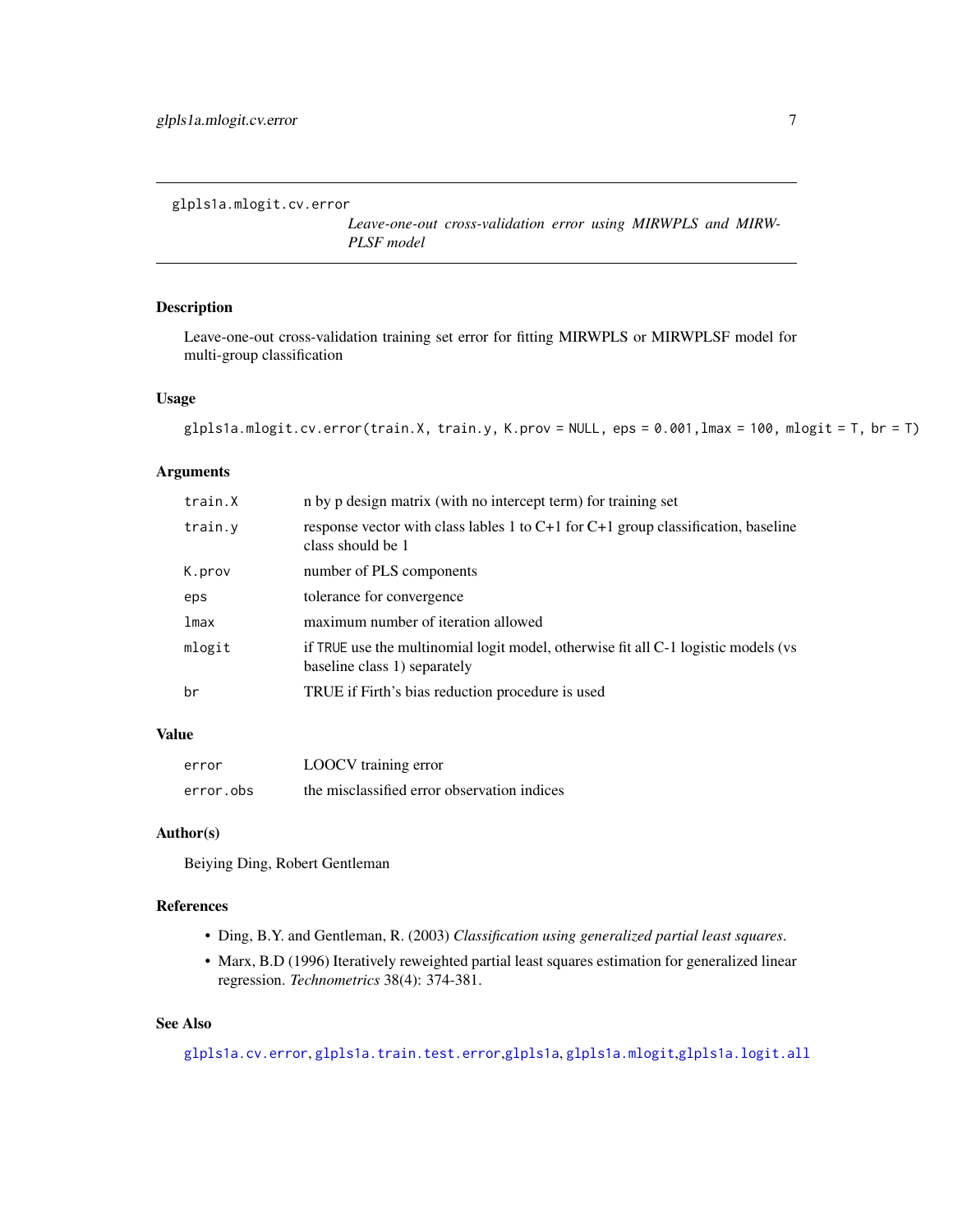#### Examples

```
x <- matrix(rnorm(20),ncol=2)
y <- sample(1:3,10,TRUE)
## no bias reduction
glpls1a.mlogit.cv.error(x,y,br=FALSE)
glpls1a.mlogit.cv.error(x,y,mlogit=FALSE,br=FALSE)
## bias reduction
glpls1a.mlogit.cv.error(x,y,br=TRUE)
glpls1a.mlogit.cv.error(x,y,mlogit=FALSE,br=TRUE)
```

```
glpls1a.train.test.error
```
*out-of-sample test set error using IRWPLS and IRWPLSF model*

#### Description

Out-of-sample test set error for fitting IRWPLS or IRWPLSF model on the training set for twogroup classification

#### Usage

```
glpls1a.train.test.error(train.X,train.y,test.X,test.y,K.prov=NULL,eps=1e-3,lmax=100,family="binomi
```
#### Arguments

| train.X | n by p design matrix (with no intercept term) for training set       |
|---------|----------------------------------------------------------------------|
| train.y | response vector $(0 \text{ or } 1)$ for training set                 |
| test.X  | transpose of the design matrix (with no intercept term) for test set |
| test.y  | response vector $(0 \text{ or } 1)$ for test set                     |
| K.prov  | number of PLS components, default is the rank of train.X             |
| eps     | tolerance for convergence                                            |
| lmax    | maximum number of iteration allowed                                  |
| family  | glm family, binomial is the only relevant one here                   |
| link    | link function, logit is the only one practically implemented now     |
| br      |                                                                      |

#### Value

| error        | out-of-sample test error                    |
|--------------|---------------------------------------------|
| error.obs    | the misclassified error observation indices |
| predict.test | the predicted probabilities for test set    |

<span id="page-7-0"></span>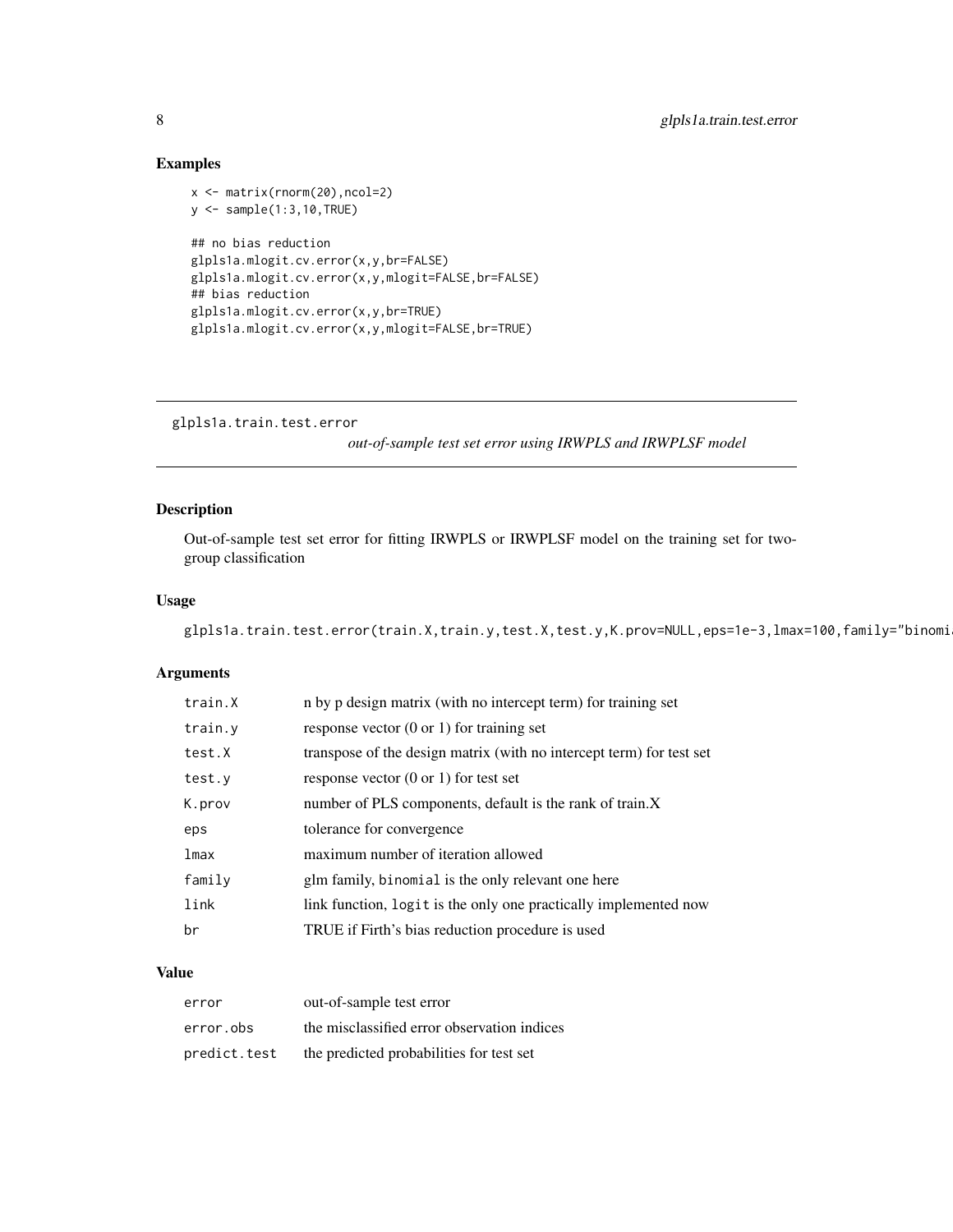#### <span id="page-8-0"></span>Author(s)

Beiying Ding, Robert Gentleman

#### References

- Ding, B.Y. and Gentleman, R. (2003) *Classification using generalized partial least squares*.
- Marx, B.D (1996) Iteratively reweighted partial least squares estimation for generalized linear regression. *Technometrics* 38(4): 374-381.

#### See Also

```
glpls1a.cv.error, glpls1a.mlogit.cv.error, glpls1a, glpls1a.mlogit, glpls1a.logit.all
```
#### Examples

```
x <- matrix(rnorm(20),ncol=2)
y \leftarrow sample(0:1,10,TRUE)
x1 <- matrix(rnorm(10),ncol=2)
y1 \leftarrow sample(0:1,5,TRUE)## no bias reduction
glpls1a.train.test.error(x,y,x1,y1,br=FALSE)
## bias reduction
glpls1a.train.test.error(x,y,x1,y1,br=TRUE)
```
<span id="page-8-1"></span>gpls *A function to fit Generalized partial least squares models.*

#### **Description**

Partial least squares is a commonly used dimension reduction technique. The paradigm can be extended to include generalized linear models in several different ways. The code in this function uses the extension proposed by Ding and Gentleman, 2004.

#### Usage

```
gpls(x, \ldots)## Default S3 method:
gpls(x, y, K.prov=NULL, eps=1e-3, lmax=100, b.ini=NULL,
    denom.eps=1e-20, family="binomial", link=NULL, br=TRUE, ...)
## S3 method for class 'formula'
gpls(formula, data, contrasts=NULL, K.prov=NULL,
eps=1e-3, lmax=100, b.ini=NULL, denom.eps=1e-20, family="binomial",
link=NULL, br=TRUE, ...)
```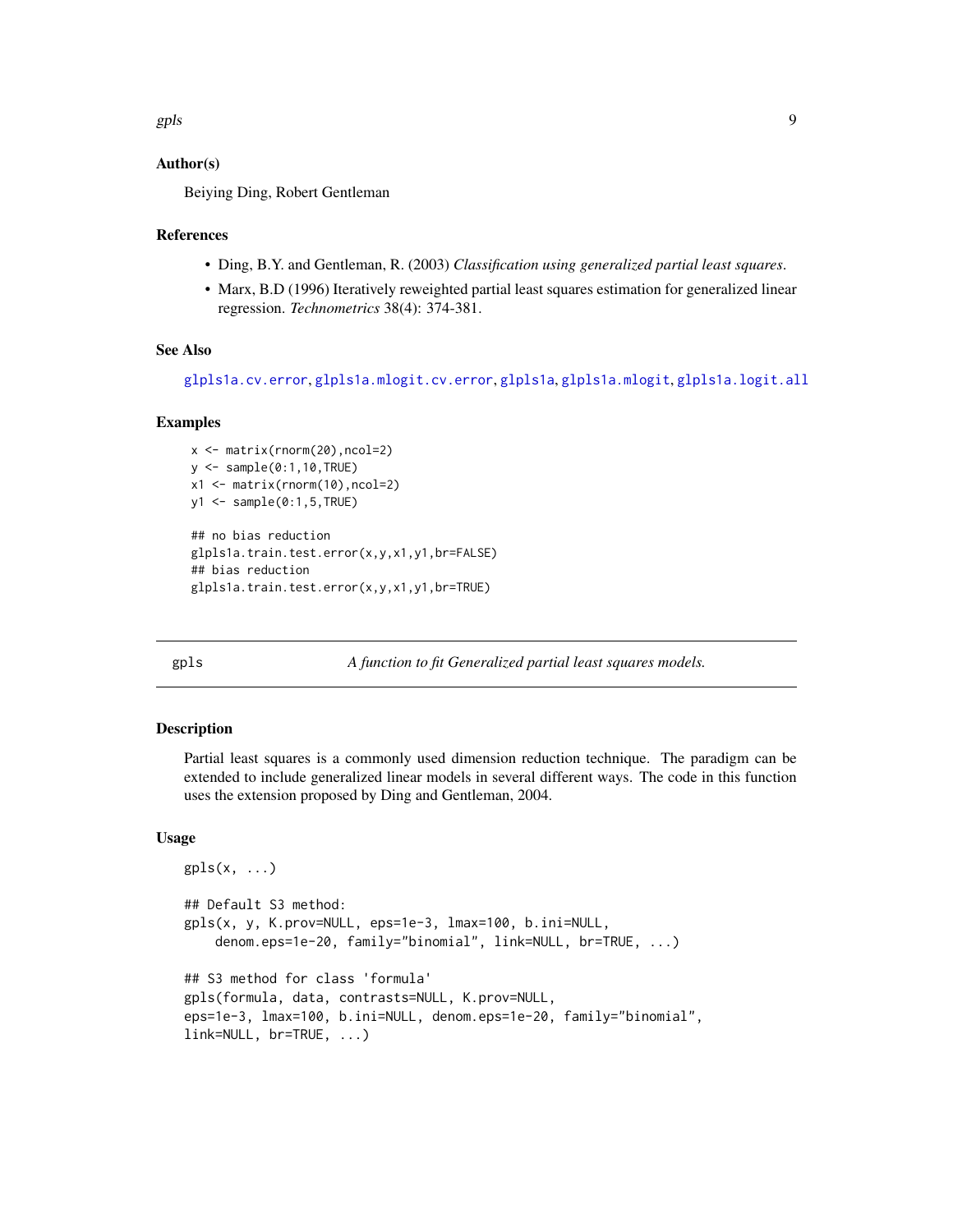#### Arguments

| $\mathsf{x}$ | The matrix of covariates.                                                                                    |
|--------------|--------------------------------------------------------------------------------------------------------------|
| formula      | A formula of the form 'y $\sim x1 + x2 + $ ', where y is the response and the other<br>terms are covariates. |
| y            | The vector of responses                                                                                      |
| data         | A data.frame to resolve the forumla, if used                                                                 |
| K.prov       | number of PLS components, default is the rank of X                                                           |
| eps          | tolerance for convergence                                                                                    |
| lmax         | maximum number of iteration allowed                                                                          |
| b.ini        | initial value of regression coefficients                                                                     |
| denom.eps    | small quanitity to guarantee nonzero denominator in deciding convergence                                     |
| family       | glm family, binomial is the only relevant one here                                                           |
| link         | link function, logit is the only one practically implemented now                                             |
| br           | TRUE if Firth's bias reduction procedure is used                                                             |
| .            | Additional arguements.                                                                                       |
| contrasts    | an optional list. See the contrasts arg of model matrix default.                                             |

#### Details

This is a different interface to the functionality provided by g1p1s1a. The interface is intended to be simpler to use and more consistent with other matchine learning code in R.

The technology is intended to deal with two class problems where there are more predictors than cases. If a response variable (y) is used that has more than two levels the behavior may be unusual.

#### Value

An object of class gpls with the following components:

| coefficients | The estimated coefficients.                                              |
|--------------|--------------------------------------------------------------------------|
| convergence  | A boolean indicating whether convergence was achieved.                   |
| niter        | The total number of iterations.                                          |
|              | bias. reduction A boolean indicating whether Firth's procedure was used. |
| family       | The family argument that was passed in.                                  |
| link         | The link argument that was passed in.                                    |
| terms        | The constructed terms object.                                            |
| call         | The call                                                                 |
| levs         | The factor levels for prediction.                                        |

#### Author(s)

B. Ding and R. Gentleman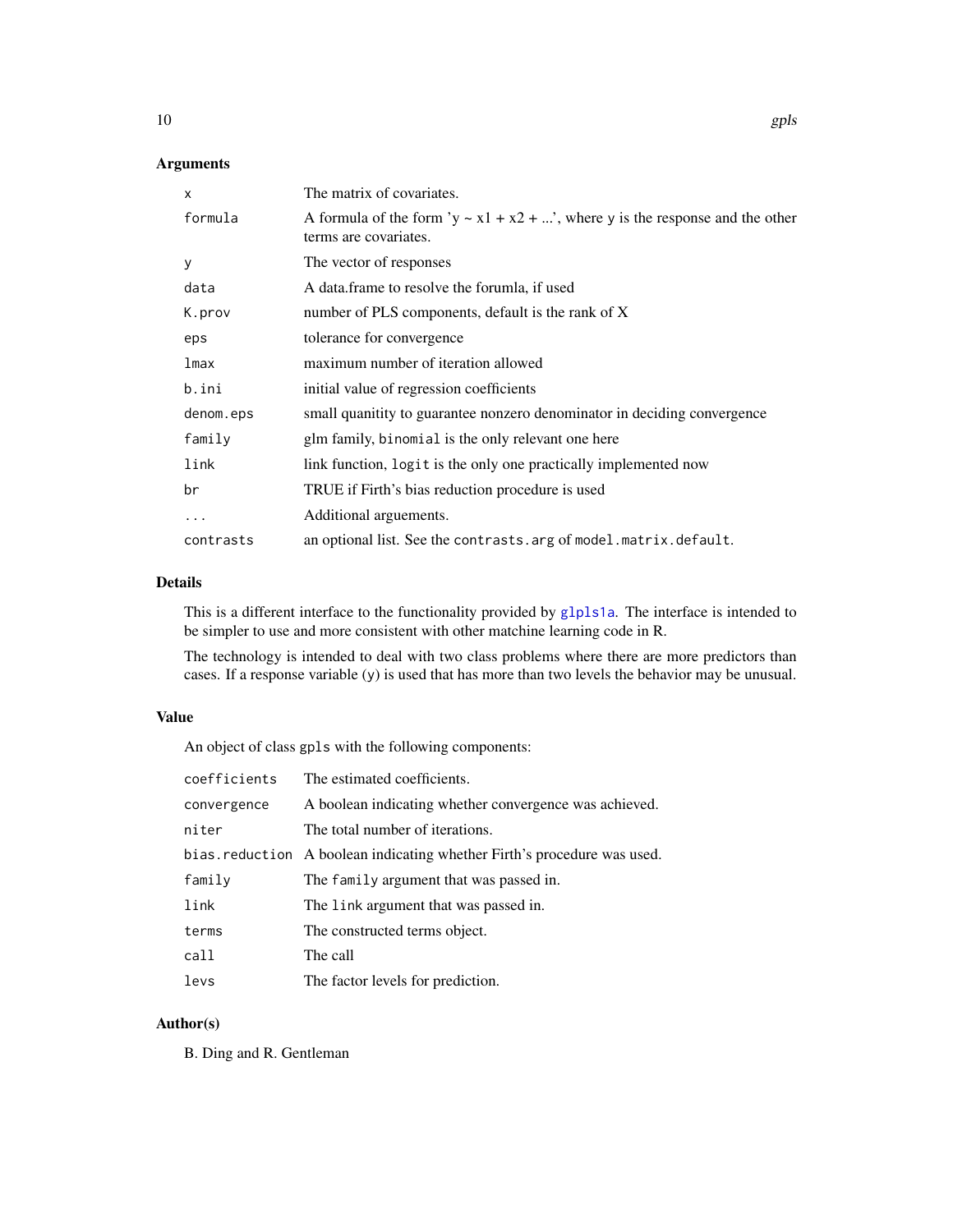#### <span id="page-10-0"></span>predict.gpls 11

#### References

- Ding, B.Y. and Gentleman, R. (2003) *Classification using generalized partial least squares*.
- Marx, B.D (1996) Iteratively reweighted partial least squares estimation for generalized linear regression. *Technometrics* 38(4): 374-381.

#### See Also

[glpls1a](#page-1-1)

#### Examples

```
library(MASS)
m1 = gpls(type~., data=Pima.tr, K=3)
```
predict.gpls *A prediction method for gpls.*

#### Description

A simple prediction method for gpls objects.

#### Usage

## S3 method for class 'gpls' predict(object, newdata, ...)

#### Arguments

| object                  | A gpls object, typically obtained from a call to gpls |
|-------------------------|-------------------------------------------------------|
| newdata                 | New data, for which predictions are desired.          |
| $\cdot$ $\cdot$ $\cdot$ | Other arguments to be passed on                       |

#### Details

The prediction method is straight forward. The estimated coefficients from object are used, together with the new data to produce predicted values. These are then split, according to whether the predicted values is larger or smaller than 0.5 and predictions returned.

The code is similar to that in [glpls1a.train.test.error](#page-7-1) except that in that function both the test and train matrices are centered and scaled (the covariates) by the same values (those from the test data set).

#### Value

A list of length two:

| class     | The predicted classes; one for each row of newdata. |
|-----------|-----------------------------------------------------|
| predicted | The estimated predictors.                           |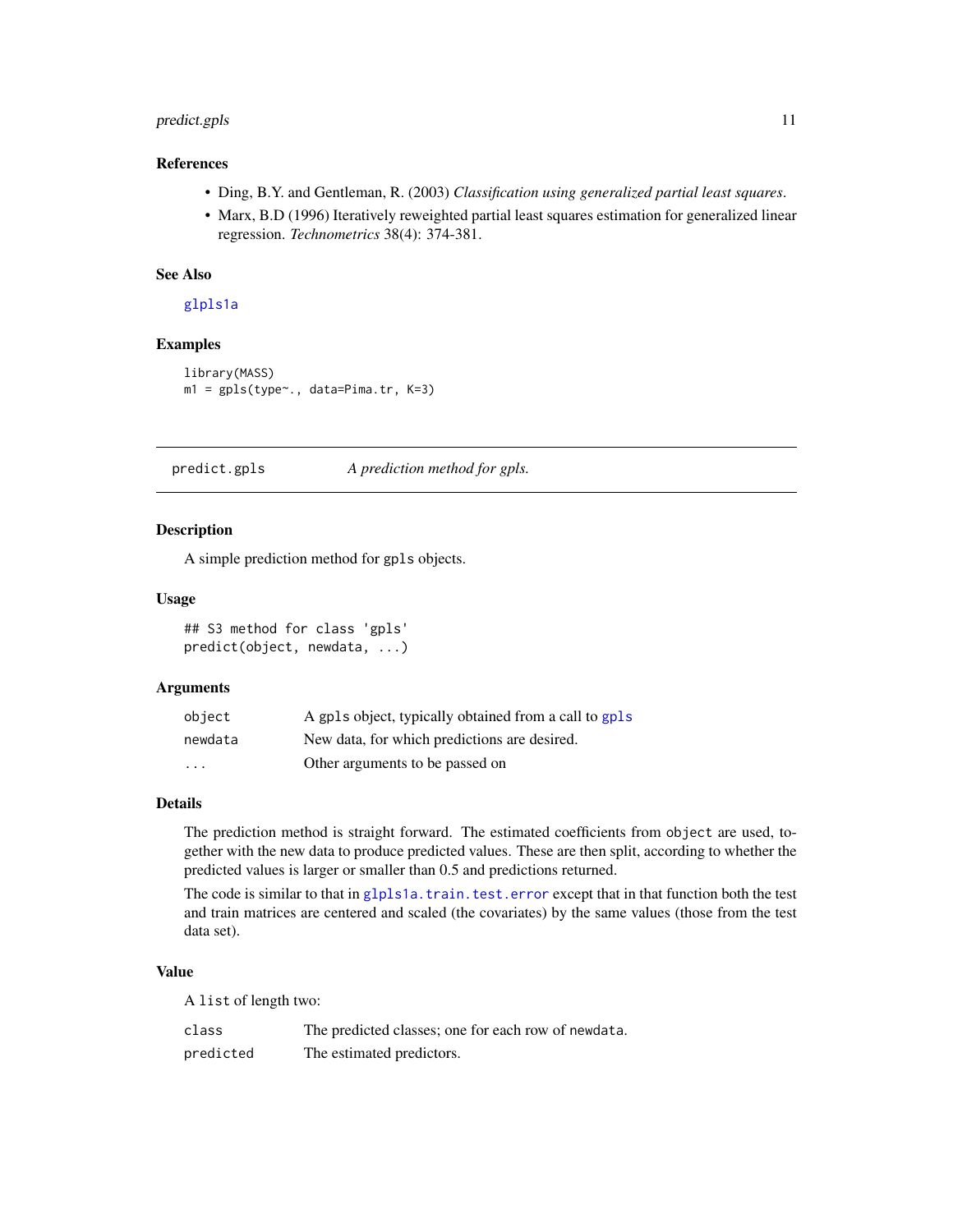#### <span id="page-11-0"></span>Author(s)

B. Ding and R. Gentleman

#### See Also

[gpls](#page-8-1)

### Examples

```
example(gpls)
p1 = predict(m1)
```